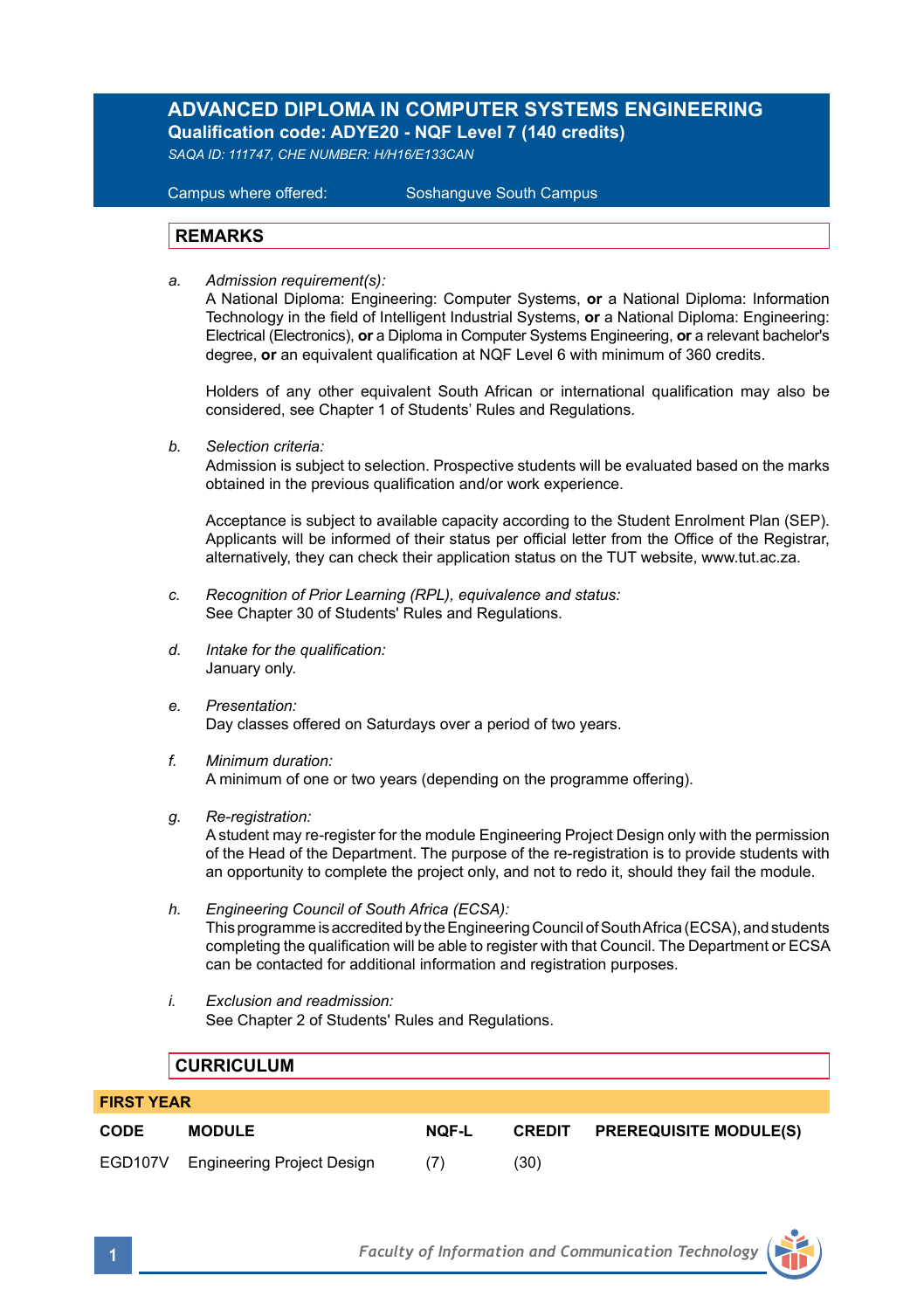| EGD117R                                                                                          | <b>Engineering Project Design</b><br>(re-registration) (first-semester<br>module, see Paragraph g) | (7)          | (0)           |                                |  |  |  |
|--------------------------------------------------------------------------------------------------|----------------------------------------------------------------------------------------------------|--------------|---------------|--------------------------------|--|--|--|
| <b>FIRST SEMESTER</b>                                                                            |                                                                                                    |              |               |                                |  |  |  |
| <b>AIS117V</b><br>CMD116V                                                                        | Artificial Intelligent Systems<br><b>Computational Mathematics</b>                                 | (7)<br>(6)   | (15)<br>(15)  |                                |  |  |  |
| <b>SECOND SEMESTER</b>                                                                           |                                                                                                    |              |               |                                |  |  |  |
| EBD117V                                                                                          | <b>Embedded Systems Design</b>                                                                     | (7)          | (15)          |                                |  |  |  |
|                                                                                                  | plus any one of the following modules:                                                             |              |               |                                |  |  |  |
| <b>CAO117V</b>                                                                                   | Computer Architecture and                                                                          | (7)          | (15)          |                                |  |  |  |
| CES117V                                                                                          | Organisation<br>Computer Emerging Technologies (7)                                                 |              | (15)          | Artificial Intelligent Systems |  |  |  |
|                                                                                                  | TOTAL CREDITS FOR THE FIRST YEAR:                                                                  |              | 90            |                                |  |  |  |
| <b>SECOND YEAR</b>                                                                               |                                                                                                    |              |               |                                |  |  |  |
| <b>CODE</b>                                                                                      | <b>MODULE</b>                                                                                      | <b>NOF-L</b> | <b>CREDIT</b> | <b>PREREQUISITE MODULE(S)</b>  |  |  |  |
| <b>FIRST SEMESTER</b>                                                                            |                                                                                                    |              |               |                                |  |  |  |
| DSR <sub>117V</sub><br>EPM117V                                                                   | Digital Signal Processing<br>Engineering Project Management (7)                                    | (7)          | (15)<br>(10)  |                                |  |  |  |
| plus any one of the following modules (two if no electives were completed in the first<br>year): |                                                                                                    |              |               |                                |  |  |  |
| <b>CAO117V</b>                                                                                   | Computer Architecture and<br>Organisation (second-semester                                         | (7)          | (15)          |                                |  |  |  |
| CES <sub>117V</sub>                                                                              | module)<br>Computer Emerging Technologies (7)                                                      |              | (15)          | Artificial Intelligent Systems |  |  |  |
| <b>CNT117V</b>                                                                                   | (second-semester module)<br>Computer Networks (first-                                              | (7)          | (15)          |                                |  |  |  |
| IES117V                                                                                          | semester module)<br>Intelligent Electro-Mechanical<br>Systems (first-semester module)              | (7)          | (15)          | <b>Embedded Systems Design</b> |  |  |  |
| <b>IIS117V</b>                                                                                   | Intelligent Industrial Systems                                                                     | (7)          | (15)          | Artificial Intelligent Systems |  |  |  |
| SRG117V                                                                                          | (second-semester module)<br>Systems Resources Management (7)<br>(second-semester module)           |              | (15)          | Computational Mathematics      |  |  |  |
| <b>SECOND SEMESTER</b>                                                                           |                                                                                                    |              |               |                                |  |  |  |
| EER <sub>117V</sub>                                                                              | Engineering Ethics and Practices (7)                                                               |              | (10)          |                                |  |  |  |
|                                                                                                  | TOTAL CREDITS FOR THE SECOND YEAR:                                                                 |              | 50            |                                |  |  |  |
|                                                                                                  | TOTAL CREDITS FOR THE QUALIFICATION:                                                               |              | 140           |                                |  |  |  |

۴ Ť

I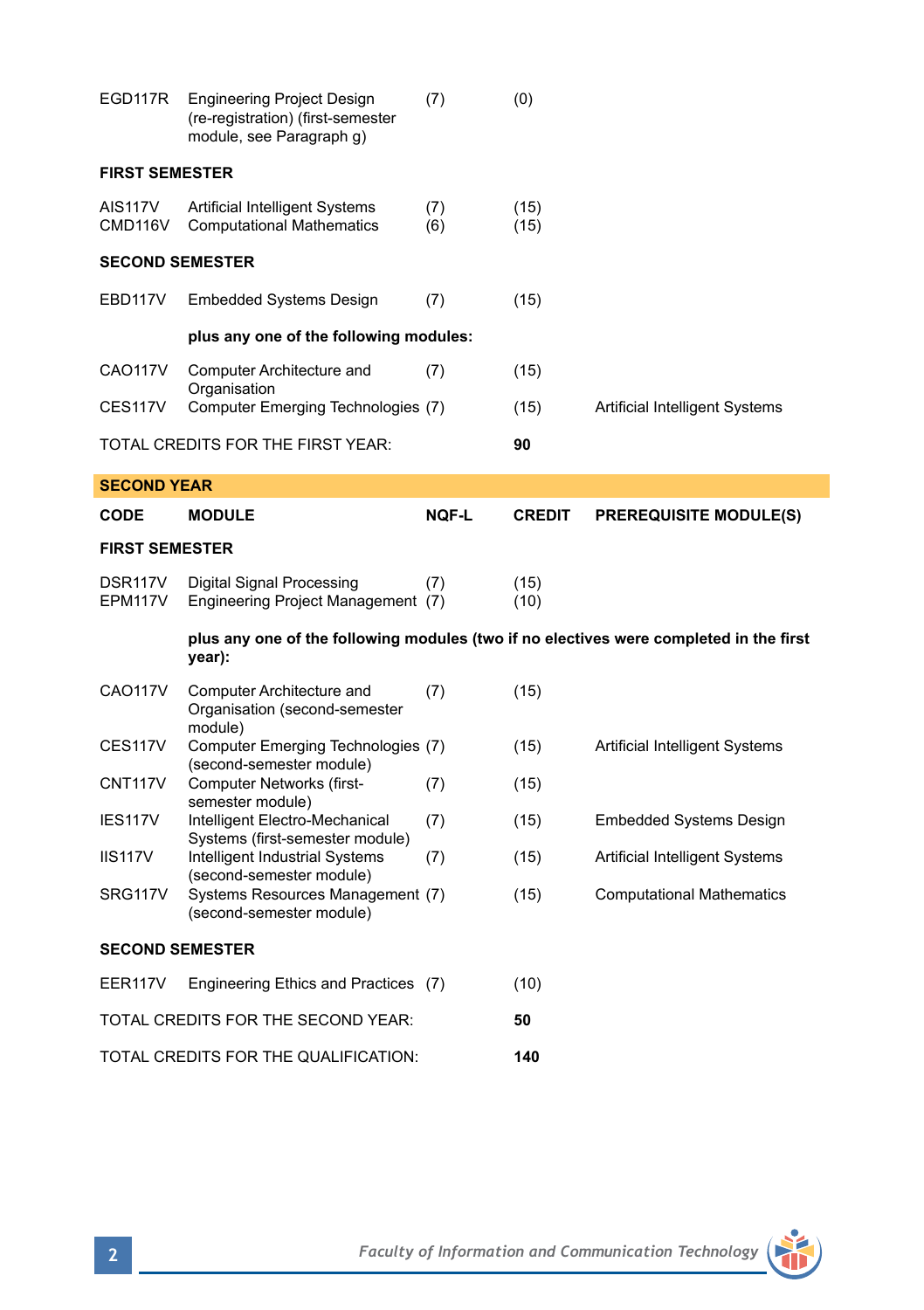# **MODULE INFORMATION (OVERVIEW OF SYLLABUS)**

The syllabus content is subject to change to accommodate industry changes. Please note that a more detailed syllabus is available at the Department or in the study guide that is applicable to a particular module. At time of publication, the syllabus content was defined as follows:

# **A**

# **ARTIFICIAL INTELLIGENT SYSTEMS (AIS117V) 1 X 3-HOUR PAPER**

*(Module custodian: Department of Computer Systems Engineering)* This module covers introductory on supervised learning (parametric/non-parametric algorithms, support vector machines, kernels, neural networks), unsupervised learning (clustering, dimensionality reduction, recommender systems, deep learning) and best practices in machine learning (bias/variance theory; innovation process in machine learning and AI). After successful completion of this module, the student must be able to design systems that are fully managed by AI. (Total tuition time: not available)

# **C**

# **COMPUTATIONAL MATHEMATICS (CMD116V) 1 X 3-HOUR PAPER**

### *(Module custodian: Department of Computer Systems Engineering)*

This module prepares the student to apply computational mathematics principles and models to solve problems related to the Computer Systems Engineering. The focus is directed towards the Numerical Computing with the emphasis on the mathematical software as a tool to solve most of engineering problems mathematically. After successful completion of this module, the student must be able to apply knowledge of Computational Mathematics to applied engineering procedures, processes, systems and methodologies to solve broadly-defined engineering problems and thus the processes interpreted in mathematical form. (Total tuition time: not available)

# **COMPUTER ARCHITECTURE AND ORGANISATION (CAO117V) 1 X 3-HOUR PAPER**

### *(Module custodian: Department of Computer Systems Engineering)*

This elective module covers a single-core versus multi-core processors and architectures, on-chip interconnect networks, memory controller issues, program partitioning, and programming techniques. The student will be able to design circuitry and develop software to complete a functioning microcontroller application. (Total tuition time: not available)

### **COMPUTER EMERGING TECHNOLOGIES (CES117V) 1 X 3-HOUR PAPER**

### *(Module custodian: Department of Computer Systems Engineering)*

This elective module covers the current breakthrough technologies and disruptive innovations that have emerged over the past few years and the new inventions that are yet to emerge as viable technologies in the field of Computer Systems Engineering. After successful completion of this module, the student must be able to design a system with the components of emerging technologies in the field of computer systems engineering. (Total tuition time: not available)

# **COMPUTER NETWORKS (CNT117V) 1 X 3-HOUR PAPER**

### *(Module custodian: Department of Computer Systems Engineering)*

This module covers various aspects of network security concepts and strategies and is concerned with the relationship with the industry problems. The student is introduced to network security threats, security of network devices, authentication and authorisation, firewall technologies, implementation of intrusion prevention, and management of secure network. At the end of this module, students will be able to design, manage, and maintain a secure network system by applying the knowledge gained throughout the module. (Total tuition time: not available)

### **D**

# **DIGITAL SIGNAL PROCESSING (DSR117V) 1 X 3-HOUR PAPER**

# *(Module custodian: Department of Computer Systems Engineering)*

This module covers an introduction to analogue signals and LTI systems representation and transformation, analogue convolution and analogue filters, Laplace and Z-transform, Digital signals and sampling requirements Basic types of digital signals, Quantisation error, Time-domain analysis, including Linear-time-invariant discrete system, Block Diagram for LTI discrete systems, Impulse response, Convolution sum, Difference equations, Frequency-domain analysis, and Filter design. After successful completion of this module, the student must be able to design signal process systems and various filters with application in various engineering fields. (Total tuition time: not available)